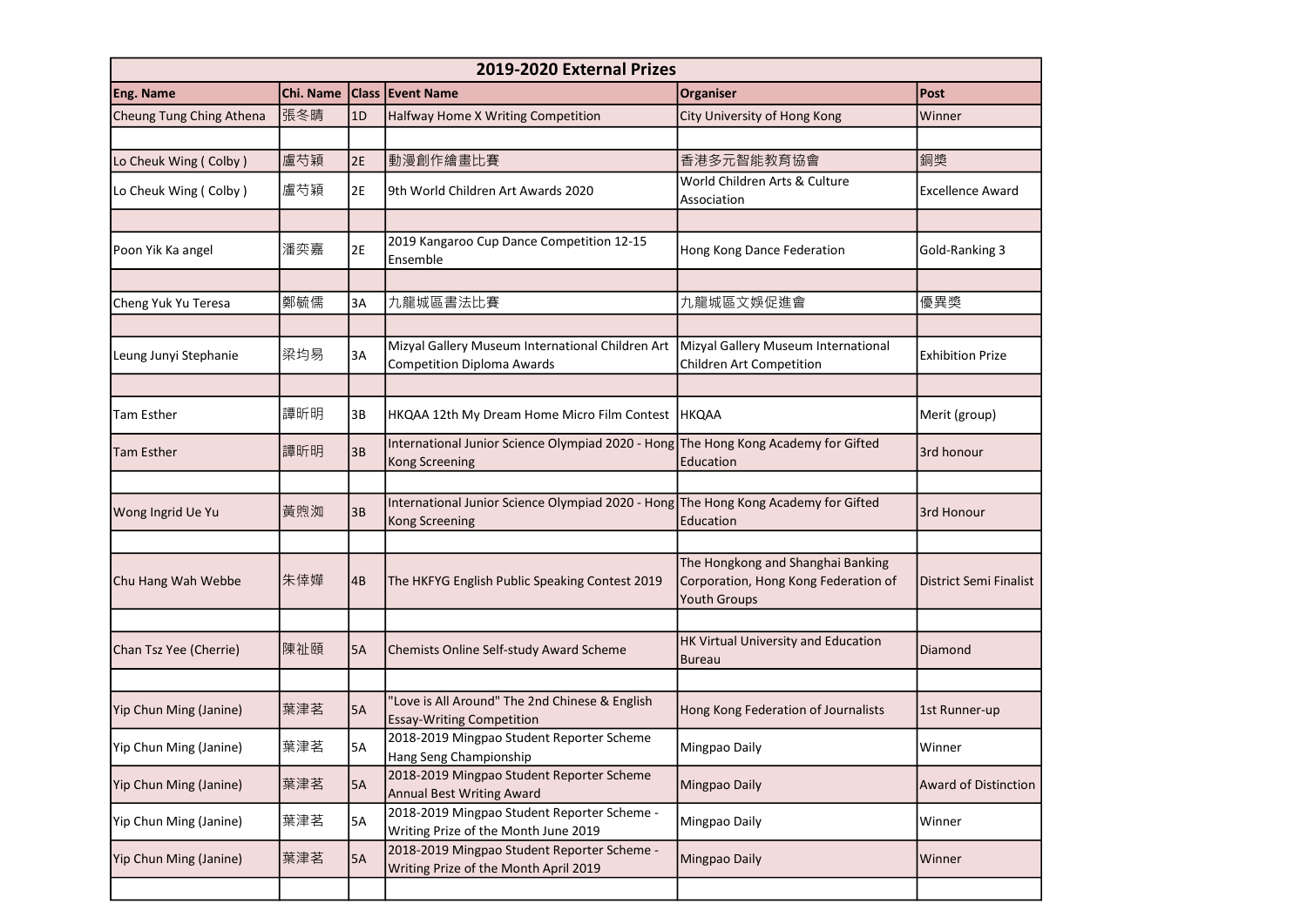| 2019-2020 External Prizes |     |           |                                                                                  |                                                                              |                                    |
|---------------------------|-----|-----------|----------------------------------------------------------------------------------|------------------------------------------------------------------------------|------------------------------------|
| Lam Ka Hei (Catherine)    | 林嘉禧 | <b>5B</b> | The 2nd Chinese & English Essay-Writing<br><b>Competition (English Division)</b> | Hong Kong Federation of Journalists                                          | Merit                              |
| Pun Yuet Amy              | 潘玥  | 5C        | International Biology Olympiad - Hong Kong<br>Contest 2019                       | <b>Education Bureau and Hong Kong</b><br><b>Academy for Gifted Education</b> | <b>Bronze</b>                      |
| Pun Yuet Amy              | 潘玥  | 5C        | Hong Kong Biology Literacy Award (2019/2020)                                     | Hong Kong Association for Science and<br><b>Mathematics Education</b>        | Merit                              |
| Lee Tsz Yan Sarah         | 李芷茵 | 5E        | Hong Kong Biology Literacy Award (2019/2020)                                     | Hong Kong Association for Science and<br><b>Mathematics Education</b>        | 3rd Class                          |
| Lee Tsz Yan Sarah         | 李芷茵 | 5E        | Economics Analysis Competition [語出經人] 2019                                       | Hong Kong Association for Economics<br>Education                             | Merit                              |
| Suen Hoi Ying Amanda      | 孫鎧瑩 | 5E        | Secondary School Mathematics and Science<br>Competition - Chemistry 2019         | The Hong Kong Polytechnic University                                         | Distinction                        |
| Khan Sarah                | 施安娜 | 6A        | 第十期 [ 法律先鋒 」 師友計劃2019                                                            | 香港律師會                                                                        | 最投入大獎                              |
| Lai Tim Hei Hilary        | 黎恬熙 | 6A        | HKU Social Sciences Summer Programme                                             | The University of Hong Kong                                                  | <b>Innovative Project</b><br>Award |
| Lam Kung Yu Christie      | 林恭妤 | 6A        | Rule of Law Essay Competition                                                    | Faculty of Law, The University of Hong<br>Kong                               | First Runner Up                    |
| Lam Kung Yu Christie      | 林恭妤 | 6A        | 九龍城區書法比賽 (中學生高级组)                                                                | 九龍城區文娛促進會                                                                    | 優異獎                                |
| Lui On Hang Anice         | 呂安珩 | 6A        | 32nd Writing Competition (English)                                               | Hong Kong International Exchange of<br>Artist and Culture Assciation         | 1st                                |
| Lui On Hang Anice         | 呂安珩 | 6A        | 32nd Writing Competition (Spanish)                                               | Hong Kong International Exchange of<br><b>Artist and Culture Assciation</b>  | 2 <sub>nd</sub>                    |
| Lo Yan Suet (Harriet)     | 盧昕雪 | 6B        | The Hong Kong Youth Creative Story Writing<br>Competition(2018-19)               | Hong Kong Youth Cultural & Arts<br><b>Competitions Committee</b>             | <b>Award of Distinction</b>        |
| To Tiffany                | 杜可蕎 | 6D        | 香港課外活動優秀學生表揚計劃2019                                                               | 香港課外活動主任協會                                                                   | 優異狀                                |
| To Tiffany                | 杜可蕎 | 6D        | "Young Service Stars" Award of Project<br>Competition                            | The Hong Kong Federation of Youth<br>Groups                                  | 好客之道推廣計劃<br>比賽 - 大獎                |
| To Tiffany                | 杜可蕎 | 6D        | "Young Service Stars" Award of Project<br>Competition                            | The Hong Kong Federation of Youth<br>Groups                                  | 服務欣賞短片創作<br>比賽 - 大獎                |
| Li Wing Tung Kristy       | 李詠桐 | 5C        | ANCQ 2019 Chemistry Quiz                                                         | Royal Australian Chemical Institiute                                         | <b>Distinction</b>                 |
| Pun Yuet (Amy)            | 潘玥  | 5C        | ANCQ 2019 Chemistry Quiz                                                         | Royal Australian Chemical Institiute                                         | Distinction                        |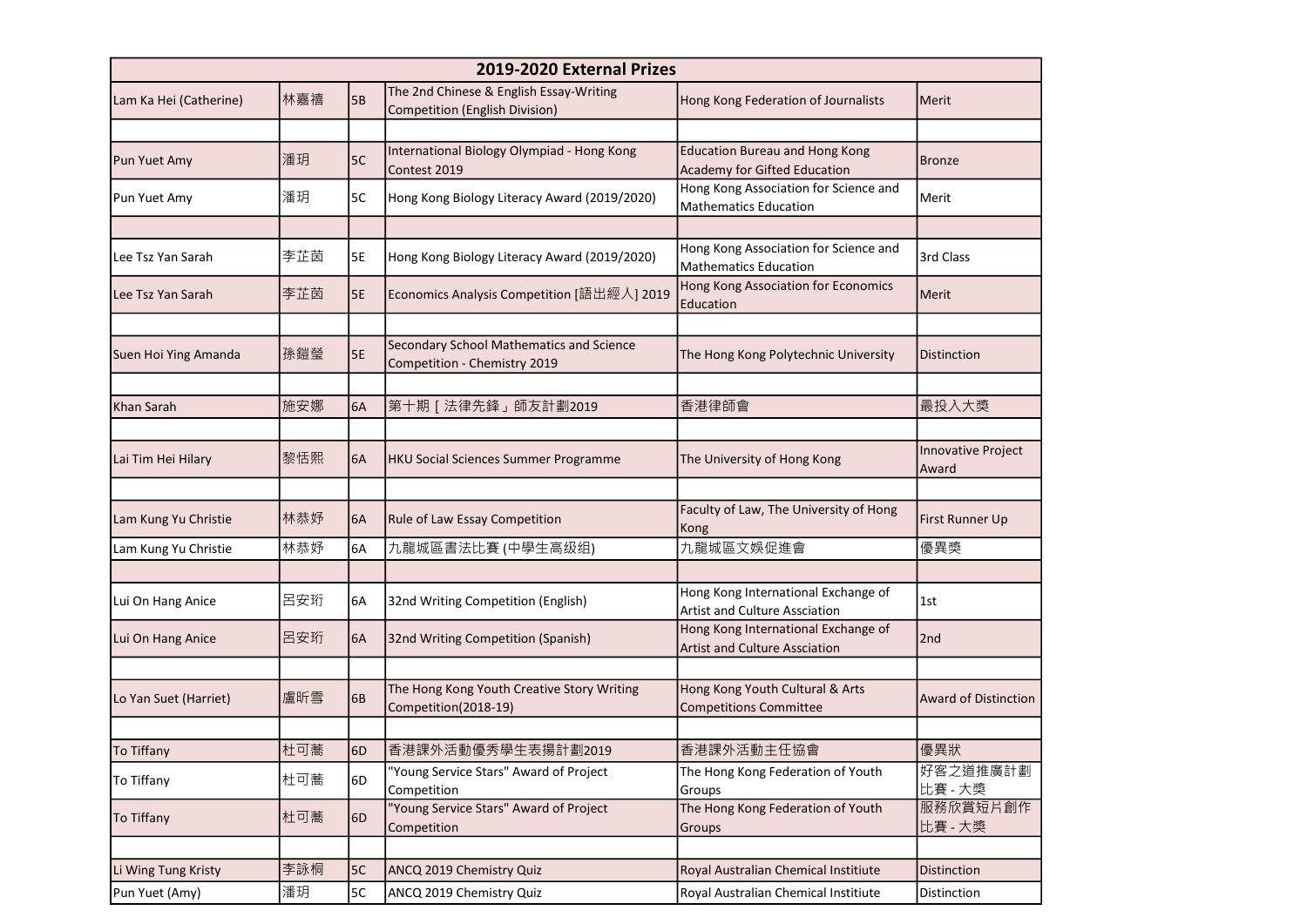| 2019-2020 External Prizes |     |                |                                              |                                                             |                      |  |
|---------------------------|-----|----------------|----------------------------------------------|-------------------------------------------------------------|----------------------|--|
| Cheng Man Chi Agnes       | 鄭汶芝 | 5D             | ANCQ 2019 Chemistry Quiz                     | Royal Australian Chemical Institiute                        | Credit               |  |
| Cheuk Nga Man (Dora)      | 卓雅雯 | 5D             | ANCQ 2019 Chemistry Quiz                     | Royal Australian Chemical Institiute                        | <b>HD Excellence</b> |  |
| Kwok Pui Yi (Fiona)       | 郭沛怡 | 5 <sub>D</sub> | ANCQ 2019 Chemistry Quiz                     | Royal Australian Chemical Institiute                        | <b>Distinction</b>   |  |
| Lau Michelle              | 劉韻珩 | 5D             | ANCQ 2019 Chemistry Quiz                     | Royal Australian Chemical Institiute                        | Distinction          |  |
| Law Pui Lam Casey         | 羅貝琳 | 5D             | ANCQ 2019 Chemistry Quiz                     | Royal Australian Chemical Institiute                        | High distinction     |  |
| Mak Pui Yu Cherry         | 麥珮榆 | 5D             | ANCQ 2019 Chemistry Quiz                     | Royal Australian Chemical Institiute                        | Credit               |  |
| Yip Sin Yi (Stella)       | 葉倩怡 | 5 <sub>D</sub> | ANCQ 2019 Chemistry Quiz                     | Royal Australian Chemical Institiute                        | <b>Distinction</b>   |  |
| Ng Anne Beatrice          | 吳卓尚 | 5E             | ANCQ 2019 Chemistry Quiz                     | Royal Australian Chemical Institiute                        | High distinction     |  |
| Suen Hoi Ying Amanda      | 孫鎧瑩 | <b>5E</b>      | ANCQ 2019 Chemistry Quiz                     | Royal Australian Chemical Institiute                        | High distinction     |  |
| Tung Yuet Sang Marie      | 董月生 | 5E             | ANCQ 2019 Chemistry Quiz                     | Royal Australian Chemical Institiute                        | Distinction          |  |
| Zhang Gladys              | 張恩瑜 | 5E             | ANCQ 2019 Chemistry Quiz                     | Royal Australian Chemical Institiute                        | Distinction          |  |
| Hui Ting Yan (Vicky)      | 許婷欣 | 5B             | <b>BASF Experiment Challenge 2019</b>        | Chinese University of Hong Kong                             | 3rd (Group)          |  |
| Lam Ka Hei (Catherine)    | 林嘉禧 | 5B             | <b>BASF Experiment Challenge 2019</b>        | Chinese University of Hong Kong                             | 3rd (Group)          |  |
| <b>Hui Ashley</b>         | 許舒晴 | 5D             | <b>BASF Experiment Challenge 2019</b>        | Chinese University of Hong Kong                             | 3rd (Group)          |  |
| Yik Wing Sze (Hebe)       | 易詠詩 | 5D             | <b>BASF Experiment Challenge 2019</b>        | Chinese University of Hong Kong                             | 3rd (Group)          |  |
|                           |     |                |                                              |                                                             |                      |  |
| Wong Sum Mei Angelina     | 黃心媺 | 6E             | Best Quality of Data and Analysis            | Learning Across Borders (LAB)                               | Gold medal (Group)   |  |
| Tang Hoi Yiu Rachel       | 鄧凱瑤 | 6E             | Best Quality of Data and Analysis            | Learning Across Borders (LAB)                               | Gold medal (Group)   |  |
| Leung Oon Yin (Angela)    | 梁湲然 | 6B             | Chemists Online Self-study Award Scheme      | HK Virtual University and Education<br><b>Bureau</b>        | <b>Bronze Award</b>  |  |
| Yeung Tiffany             | 楊皓婷 | 5A             | Chemists Online Self-study Award Scheme      | HK Virtual University and Education<br><b>Bureau</b>        | Diamond Award        |  |
| Yip Chun Ming (Janine)    | 葉津茗 | 5A             | Chemists Online Self-study Award Scheme      | HK Virtual University and Education<br><b>Bureau</b>        | Diamond Award        |  |
| Lam Ka Hei (Catherine)    | 林嘉禧 | 5B             | Chemists Online Self-study Award Scheme      | HK Virtual University and Education<br><b>Bureau</b>        | Diamond Award        |  |
| Chu Ching Lam (Jen)       | 朱靖  | 5 <sub>D</sub> | Chemists Online Self-study Award Scheme      | HK Virtual University and Education<br><b>Bureau</b>        | Diamond Award        |  |
| Chui Ka Hei Hilary        | 徐嘉禧 | 5E             | Chemists Online Self-study Award Scheme      | HK Virtual University and Education<br>Bureau               | Diamond Award        |  |
| Suen Hoi Ying Amanda      | 孫鎧瑩 | 5E             | Chemists Online Self-study Award Scheme      | <b>HK Virtual University and Education</b><br><b>Bureau</b> | <b>Diamond Award</b> |  |
| Cheng Ho Lam (Ruby)       | 鄭可琳 | 6C             | Chemists Online Self-study Award Scheme      | HK Virtual University and Education<br><b>Bureau</b>        | Diamond Award        |  |
| Leung Wing Sum Alice      | 梁穎心 | 6C             | Chemists Online Self-study Award Scheme      | HK Virtual University and Education<br><b>Bureau</b>        | Diamond Award        |  |
| Tang Ti Jan Justine       | 鄧滌然 | 2A             | Construction OSH Video Competition 2019-2020 | Occupational Safety & Health Council                        | Merit (Group)        |  |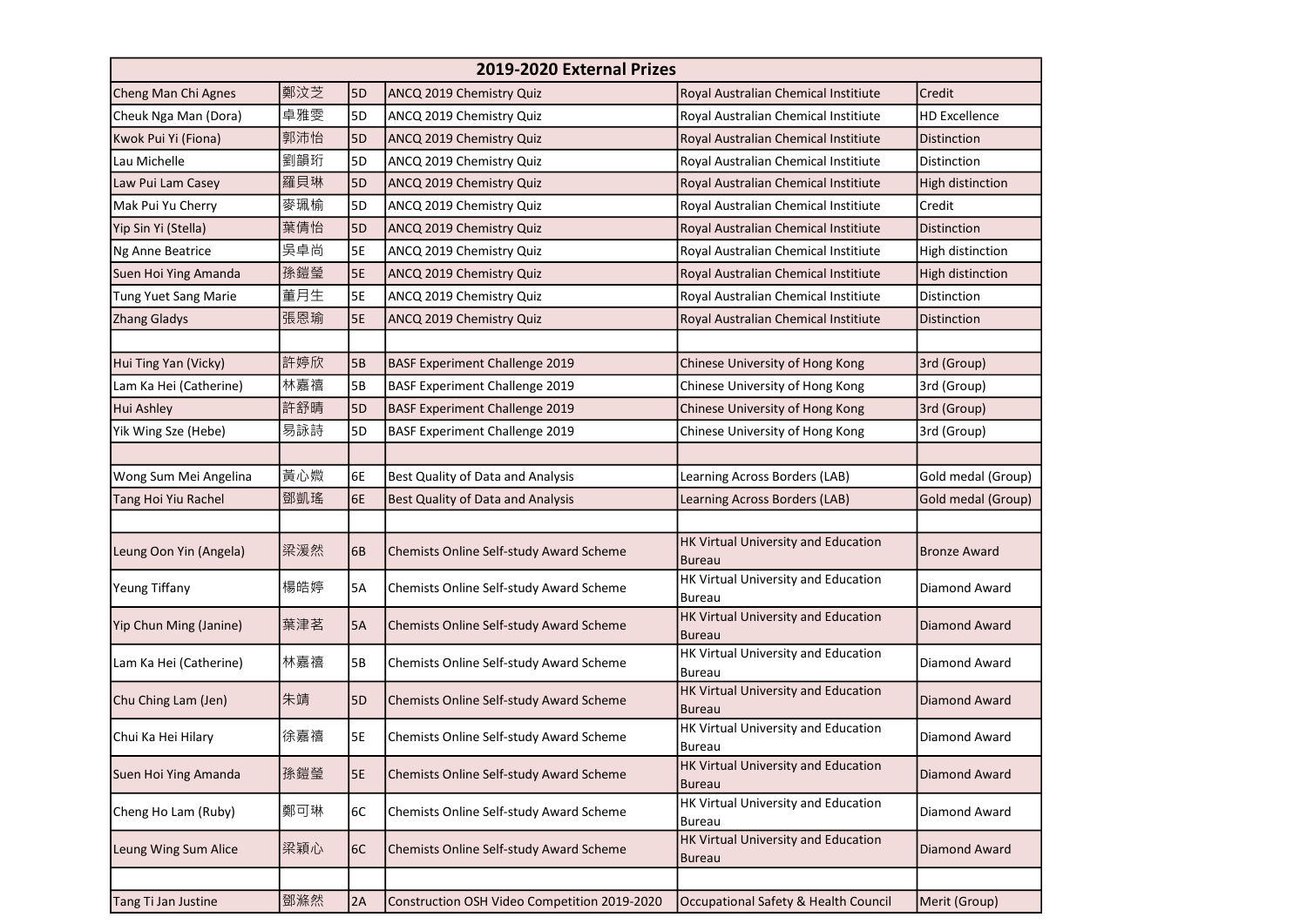| 2019-2020 External Prizes |     |           |                                                                              |                                                                       |                                                    |  |
|---------------------------|-----|-----------|------------------------------------------------------------------------------|-----------------------------------------------------------------------|----------------------------------------------------|--|
| Pang Ka Ching Anna        | 彭嘉澄 | 2C        | Construction OSH Video Competition 2019-2020                                 | Occupational Safety & Health Council                                  | Merit (Group)                                      |  |
| Cheong Hei Lam Valerie    | 莊烯琳 | 3E        | Construction OSH Video Competition 2019-2020                                 | Occupational Safety & Health Council                                  | Merit (Group)                                      |  |
| Yeung Charlotte Jane      | 楊可人 | 3E        | Construction OSH Video Competition 2019-2020                                 | Occupational Safety & Health Council                                  | Merit (Group)                                      |  |
| Cheng Wing Lam Winnie     | 鄭穎琳 | 4A        | Construction OSH Video Competition 2019-2020                                 | Occupational Safety & Health Council                                  | Merit (Group)                                      |  |
| Mubassar Narmeen          | 娜美沙 | 4C        | Construction OSH Video Competition 2019-2020                                 | Occupational Safety & Health Council                                  | Merit (Group)                                      |  |
| Chow Nok Lam Charis       | 周諾琳 | 4D        | Construction OSH Video Competition 2019-2020                                 | Occupational Safety & Health Council                                  | Merit (Group)                                      |  |
| Hui Tsz Ying Maisie       | 許梓盈 | <b>5A</b> | Construction OSH Video Competition 2019-2020                                 | Occupational Safety & Health Council                                  | Merit (Group)                                      |  |
| Ngai Chun Yan Rachel      | 魏臻忻 | 5C        | Construction OSH Video Competition 2019-2020                                 | Occupational Safety & Health Council                                  | Merit (Group)                                      |  |
| Wang Cheuk Kei            | 王卓琦 | 5C        | Construction OSH Video Competition 2019-2020                                 | Occupational Safety & Health Council                                  | Merit (Group)                                      |  |
|                           |     |           |                                                                              |                                                                       |                                                    |  |
| Ng Sze Yu Kasie           | 伍詩渝 | 4C        | 'Girls get equal" Youth Conference 2019                                      | PLAN International Hong Kong                                          | <b>Best Presentation</b><br>Award-Merit<br>(Group) |  |
| Yu Sin Sin (Vivienne)     | 余倩倩 | 4D        | 'Girls get equal" Youth Conference 2019                                      | PLAN International Hong Kong                                          | <b>Best Presentation</b><br>Award-Merit<br>(Group) |  |
|                           |     |           |                                                                              |                                                                       |                                                    |  |
| Luk Hau Yan Cherry        | 陸巧欣 | 4A        | Hang Lung Young Architects Program                                           | Hang Lung Group Ltd.                                                  | Award (Group)                                      |  |
| Tang Sabrina Oi Nam       | 鄧璦藍 | 4C        | Hang Lung Young Architects Program                                           | Hang Lung Group Ltd.                                                  | Award (Group)                                      |  |
| Lam Pui See Suzanne       | 林沛思 | 4D        | Hang Lung Young Architects Program                                           | Hang Lung Group Ltd.                                                  | Award (Group)                                      |  |
| <b>Ng Natalie</b>         | 吳雪彤 | 4D        | Hang Lung Young Architects Program                                           | Hang Lung Group Ltd.                                                  | Award (Group)                                      |  |
| Tse Yu Ching Megan        | 謝宇晴 | 4D        | Hang Lung Young Architects Program                                           | Hang Lung Group Ltd.                                                  | Award (Group)                                      |  |
|                           |     |           |                                                                              |                                                                       |                                                    |  |
| Lee Hiu Ching (Jasmine)   | 李曉晴 | 5E        | <b>HKICPA Accounting and Business Management</b><br>Case Competition 2019-20 | Hong Kong Institute of Certified Public<br>Accountants                | Outstanding<br>Performance Team<br>(Group)         |  |
| Fung Ho Suet (Michelle)   | 馮皓雪 | 5E        | <b>HKICPA Accounting and Business Management</b><br>Case Competition 2019-20 | Hong Kong Institute of Certified Public<br>Accountants                | Outstanding<br>Performance Team<br>(Group)         |  |
| Mak Pui Ying (Doris)      | 麥霈迎 | <b>5E</b> | <b>HKICPA Accounting and Business Management</b><br>Case Competition 2019-20 | Hong Kong Institute of Certified Public<br>Accountants                | Outstanding<br>Performance Team<br>(Group)         |  |
| Tung Yuet Sang (Marie)    | 董月生 | 5E        | HKICPA Accounting and Business Management<br>Case Competition 2019-20        | Hong Kong Institute of Certified Public<br>Accountants                | Outstanding<br>Performance Team<br>(Group)         |  |
|                           |     |           |                                                                              |                                                                       |                                                    |  |
| Ng Yuk Yue Cythia         | 吳育瑜 | 5D        | Hong Kong Biology Literacy Award                                             | Hong Kong Association for Science and<br>Mathematics Education        | Merit                                              |  |
| Cheuk Nga Man (Dora)      | 卓雅雯 | 5D        | Hong Kong Biology Literacy Award                                             | Hong Kong Association for Science and<br><b>Mathematics Education</b> | Merit                                              |  |
|                           |     |           |                                                                              |                                                                       |                                                    |  |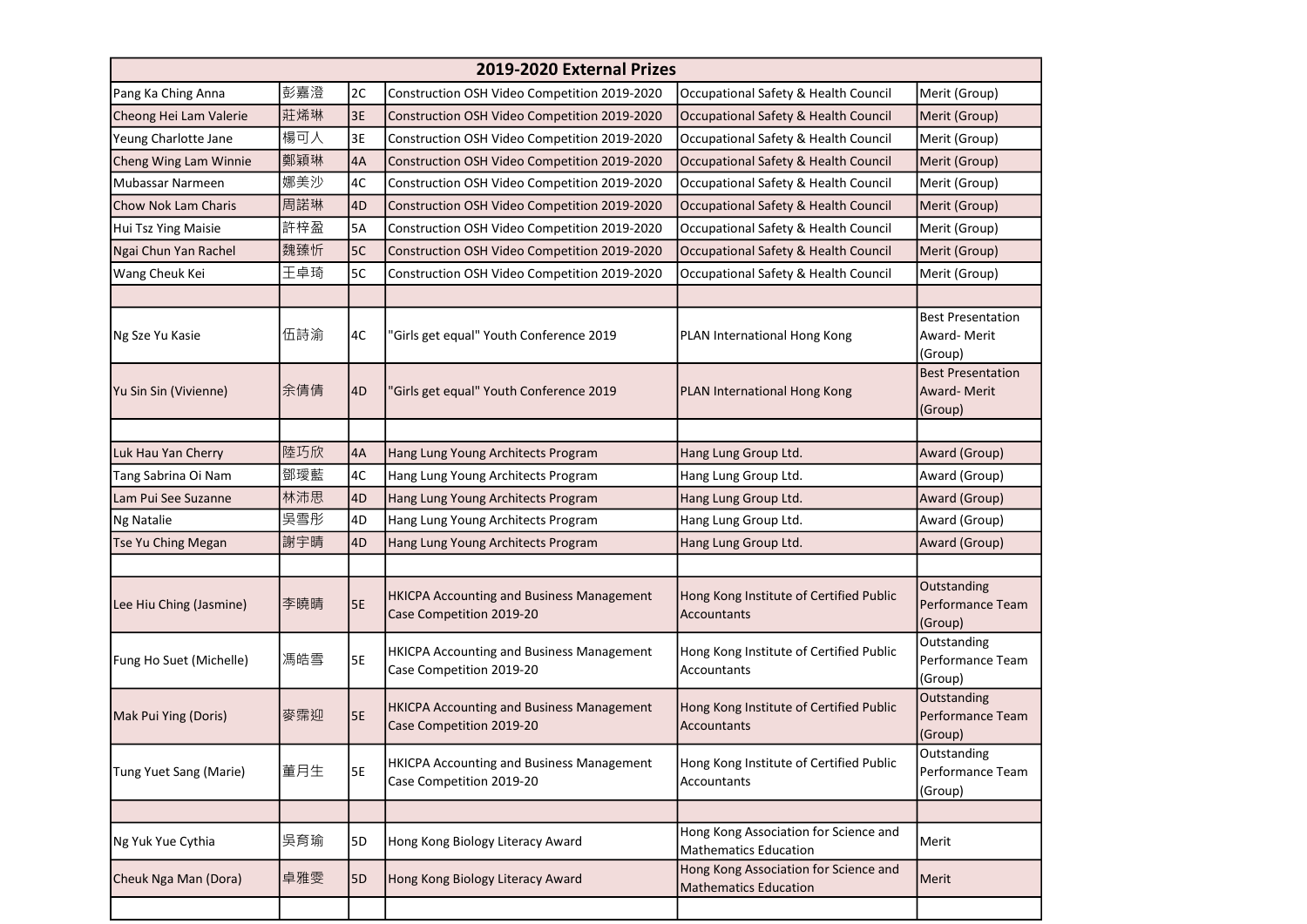| 2019-2020 External Prizes |     |                |                                                    |                                     |                                     |
|---------------------------|-----|----------------|----------------------------------------------------|-------------------------------------|-------------------------------------|
| Wong Hei Tung Rachel      | 黃希桐 | 6D             | <b>Writing Competition on Social Issues</b>        | <b>GCCEC and English Department</b> | 1st                                 |
| Yip Yuen Lam (Serena)     | 葉宛霖 | 6D             | Writing Competition on Social Issues               | <b>GCCEC and English Department</b> | 2nd                                 |
| Lo Hiu Wa Melody          | 盧曉樺 | 6D             | Writing Competition on Social Issues               | <b>GCCEC and English Department</b> | 3rd                                 |
|                           |     |                |                                                    |                                     |                                     |
| Lam Lok Yue (Roni)        | 林洛瑜 | 6B             | 2019 World GreenMech Contest                       | World Forum For GreenMech Promotion | <b>Honorable Mention</b><br>(Group) |
| Pang Kei Lam (Violet)     | 彭紀琳 | 6B             | 2019 World GreenMech Contest                       | World Forum For GreenMech Promotion | <b>Honorable Mention</b><br>(Group) |
| Lam Kei Yan (Yoanna)      | 林琦恩 | 6 <sub>D</sub> | 2019 World GreenMech Contest                       | World Forum For GreenMech Promotion | <b>Honorable Mention</b><br>(Group) |
| Wong Hei Tung Rachel      | 黃希桐 | 6D             | 2019 World GreenMech Contest                       | World Forum For GreenMech Promotion | <b>Honorable Mention</b><br>(Group) |
|                           |     |                |                                                    |                                     |                                     |
| Cheung Tung Ching Athena  | 張冬晴 | 1D             | 2019/20 Hong Kong Budding Poets (English)<br>Award | HK Academy for Gifted Education     | Gold Award                          |
| Kan Pui Yan Catherine     | 簡沛欣 | 3E             | 2019/20 Hong Kong Budding Poets (English)<br>Award | HK Academy for Gifted Education     | Honorable Mention                   |
| Lui On Hang Anice         | 呂安珩 | 6A             | 2019/20 Hong Kong Budding Poets (English)<br>Award | HK Academy for Gifted Education     | Honorable Mention                   |
|                           |     |                |                                                    |                                     |                                     |
| Lam Yam Sin (Tiffany)     | 林鑫蒨 | 4D             | 九龍城區中學生防罪標語創作比賽                                    | 九龍城區撲滅罪行委員會                         | 得獎者                                 |
| Leung Wing (Coey)         | 梁穎  | 4D             | 九龍城區中學生防罪標語創作比賽                                    | 九龍城區撲滅罪行委員會                         | 得獎者                                 |
| Yung Tsz Ching (Vanessa)  | 容子晴 | 4D             | 九龍城區中學生防罪標語創作比賽                                    | 九龍城區撲滅罪行委員會                         | 得獎者                                 |
| Chan Tina                 | 陳芷澄 | 4E             | 九龍城區中學生防罪標語創作比賽                                    | 九龍城區撲滅罪行委員會                         | 得獎者                                 |
| Choi Lord Cheer Serena    | 蔡樂之 | 4E             | 九龍城區中學生防罪標語創作比賽                                    | 九龍城區撲滅罪行委員會                         | 得獎者                                 |
| Lee Sung Yan (Karen)      | 李崇恩 | 4E             | 九龍城區中學生防罪標語創作比賽                                    | 九龍城區撲滅罪行委員會                         | 得獎者                                 |
| Wong Ching Hei Ally       | 黃晴熙 | 5B             | 九龍城區中學生防罪標語創作比賽                                    | 九龍城區撲滅罪行委員會                         | 得獎者                                 |
| Cheng Man Chi Agnes       | 鄭汶芝 | 5D             | 九龍城區中學生防罪標語創作比賽                                    | 九龍城區撲滅罪行委員會                         | 得獎者                                 |
| Wong Chi Kei Angie        | 黃枳萁 | 6C             | 九龍城區中學生防罪標語創作比賽                                    | 九龍城區撲滅罪行委員會                         | 得獎者                                 |
|                           |     |                |                                                    |                                     |                                     |
| Chan Tsz Yee (Cherrie)    | 陳祉頤 | 5A             | 西九龍總部青年急救比賽2019-2020                               | 香港紅十字會                              | 季軍(隊際)                              |
| Law Yuk Wa (Eva)          | 羅玉華 | 4B             | 西九龍總部青年急救比賽2019-2020                               | 香港紅十字會                              | 季軍(隊際)                              |
| Fong Sum Yee (Cindy)      | 方心怡 | 5C             | 西九龍總部青年急救比賽2019-2020                               | 香港紅十字會                              | 季軍(隊際)                              |
| Wang Cheuk Kei (Erica)    | 王卓琦 | 5C             | 西九龍總部青年急救比賽2019-2020                               | 香港紅十字會                              | 季軍(隊際)                              |
|                           |     |                |                                                    |                                     |                                     |
| Ho Cheuk Ham              | 何卓函 | 4D             | 《我在九龍城上學》短片創作比賽                                    | 中學生出版計劃《我在九龍城上學》                    | 亞軍(隊際)                              |
| Cheng Pui Kui             | 鄭貝橋 | 4D             | 《我在九龍城上學》短片創作比賽                                    | 中學生出版計劃《我在九龍城上學》                    | 亞軍(隊際)                              |
|                           |     |                |                                                    |                                     |                                     |